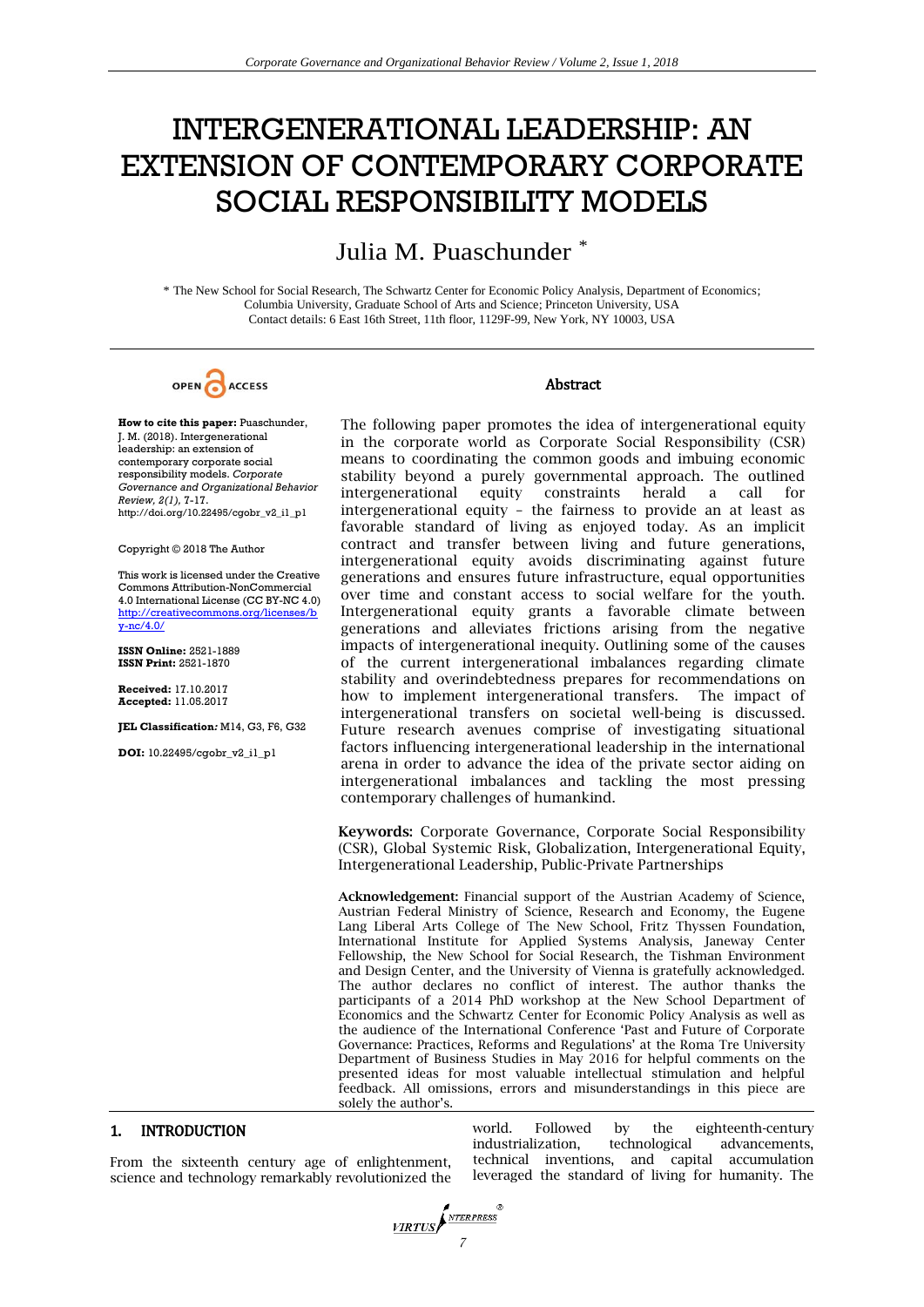post-WWII economic boom heralded golden years of socio-economic advancement and economic capital growth outpacing every measure of previous ages had known.

Though looking back to an epoch of enormous economic progress in the  $20<sup>th</sup>$  century; the improvement of living conditions seemed to be slowed from the turn of the millennium on due to the impact of unforeseeable system fragility. The era of globalization, featuring complex interconnections and transactions faster than ever before in history, appeared to imply emergent systemic risks (Centeno & Tham, 2012). Globalization leveraged pressure on Global systemic risks of climate change and overindebtedness in the aftermath of economic crises raise attention for intergenerational fairness. Pressing social dilemmas beyond the control of singular nation states call for corporate social activities to back governmental regulation in crisis mitigation. What happens in one part of the world today, impacts around the globe. The global interconnectedness imposing dangers creates a need for framework conditions securing from negative consequences emerging from the new web of social, ecological and fundamental transfers on a grand scale (Centeno, Cinlar, Cloud, Creager, DiMaggio, Dixit, Elga, Felten, James, Katz, Keohane, Leonard, Massey, Mian, Mian, Oppenheimer, Shafir & Shapiro, 2013).

Tomorrow's children may not enjoy the same standard of living as Western World economies in the eye of climate change, overindebtedness and heightened austerity demands. Global challenges of climate change but also overindebtedness in the wake of economic crises currently raise attention to transnational intertemporal fairness. Intergenerational equity nowadays has come into public scrutiny entering the academic and practical discourse in the public and private sectors.

Since the 2008/09 World Financial Crisis pervaded societal demand to increase the socioethical commitments of corporations. Social awareness due to mass media reporting heightened stakeholder pressure exerting influence on corporate decision makers for ethicality. Therefore today's most pressing societal long-term downfalls call for corporate social activities to back governmental regulation to steer intergenerational justice. In the implementation of intergenerational equity, the age of globalization shifted the influence of national governments and their policies as predominant forces in the economy to international governance of the corporate sector. Since decisions in one country can directly affect the interest of citizens of other societies in a whole new range of trans-boundary problems, the range of influence and efficacy of national democracy got challenged. Limits to and the constraints on national economic autonomy and sovereignty have become blatant due to increased international interdependence. With a trend towards the constitutionalization of free trade and capital movements through bi- and multilateral agreements to protect free markets around the world, corporatism stepping in on societal downfalls grew (Panitch & Gindin, 2012). Holding widespread access to vital economic resources and markets, today multinationals have become quasi-global governance institutions that leveraged into implicit legal and

political authorities to regulate economic activity in the architecture of the world economy.

The following paper promotes the idea of intergenerational equity in the corporate world as an alternative to national governance and a novel extension of contemporary Corporate Responsibility (CSR) models. Intergenerationally responsible leadership is built on the idea that corporate executives have an obligation to incorporate needs of far-ranging constituents, including future generations. In the eye of a current pressing demand for attention to intergenerational equity in the domains of climate justice and austerity, the following paper theoretically highlights the corporate world's potential to alleviate current intergenerational equity imbalances and explores intergenerational justice implementation strategies of the corporate world.

The paper is organized as follows: first, the integration of intergenerational equity is proposed in CSR models and advantages of the corporate sector social responsibility discussed. Intergenerational equity implementation strategies are outlined in the cases of climate change burden sharing with bonds and overindebtedness. The discussion of the theoretical results is followed by an outlook of future research in the domains of intergenerational equity and CSR.

#### 2. INTEGRATION OF INTERGENERATIONAL EQUITY IN CSR MODELS

Globalization converged the concept of nation states (Held & McGrew, 2007). Nowadays the range of opportunities of what contemporary nation states can autonomously do is ultimately limited by their dependence on each other (Panitch & Gindin, 2012). The role of states in maintaining property rights, overseeing contracts, stabilizing currencies and reproducing class relations has gradually deteriorated since the beginning of internationalization. International interdependence limits national sovereignty and economic autonomy (Held & McGrew, 2007). In the wake of global capitalism, the power and political authority have been diffused away from local state ruling to global governance. The classic ideal of the command and control state was displaced by a philosophy of global economic hegemony (Held & McGrew, 2007).

While industrialization has weakened the power of local governance and national control, globalization has also lead problems of climate change and overindebtedness in the wake of economic crises. Globalization also shifted national governments' intergenerational equity implementation to international governance solutions in the corporate world (Panitch & Gindin, 2012). Nowadays pressing dilemmas beyond the control of singular nation states call for attention for intergenerational fairness and corporate social activities to back governmental crisis mitigation (Centeno et al., 2013).

In the light of growing socio-political and environmental challenges, heightened stakeholder concern has risen attention of global stakeholders on corporate ethical conduct in the intergenerational domain. Today's intergenerational imbalances become blatant through information provided to stakeholders by heightened transparency in the digital age that

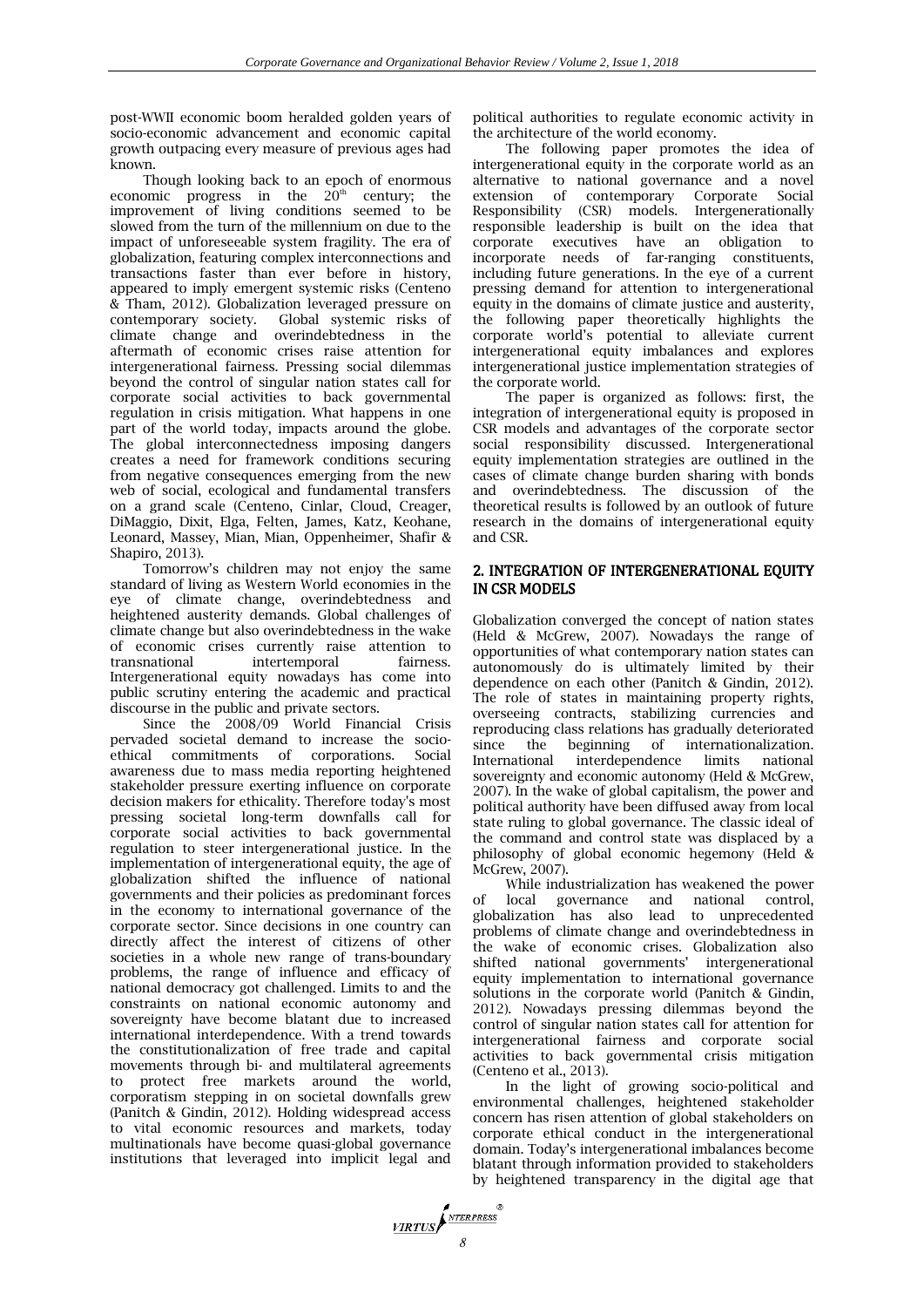makes corporate conduct and governmental actions visible to a broad range of constituents. Local communities, customers, employees, and NGOs, as well as shareholders, are increasingly monitoring ethical behavior in the digital age featuring greater transparency, accessibility, and reachability of corporate conduct. Especially in the aftermath of economic crises, corporations have become under scrutiny for societal contributions and corporate board managers increasingly respected for corporate social conduct with stakeholders playing a conspicuous role in influencing the interaction between governments and business. The corporate world is nowadays more than ever urged to consider the needs of a wider range of stakeholders in their decision-making, go beyond ethical requirements and outperform responsibility expectations within the surge of a positive organizational scholarship movement.

With growing socio-political and environmental challenges around the world in the domains of financial social irresponsibility, environmental resource consumption and growing costs for an aging populace, there is increasing pressure from stakeholders – among them governments, local communities, NGOs, and society at large – that corporations and their leaders contribute to societally-attentive business practices. Access to information law revolutions in the Western World have steered attention to corporate ethicality. Corporate social reporting and the engagement of stakeholders have led to the adoption of a variety of global ethical standards, which may directly affect the propensity to engage in intergenerational equity implementations. In the age of heightened shareholder and stakeholder activism towards corporate social endeavors, the time is ripe to investigate the potential of corporate activities to engage on intergenerational equity in the aftermath of economic crises.

As multilayered economic system are structured by the strategic coordination of international corporate entities, corporate multinationals nowadays have turned to solve global societal crisis beyond the control of singular nation states. International trade, global capitalism and economic hegemony of corporations have led to a strategic coordination of public and private actors' awareness intergenerational imbalances (Binder, Kriebaum, Marboe, Nowak, Reinisch & Wittich, 2014). Intergenerational equity deficiencies subsequently are tackled in bottom-up approaches to shed light on the rights of upcoming youth, voice the needs of unborn not being present in courtrooms and lobby for favorable future conditions.

Increasing and expanding CSR initiatives indicate that more and more business leaders commit their companies to contribute to the "triple bottom line" to harmoniously consider social, environmental, and economic sustainability in everyday corporate decision-making (Elkington, 1997). Respect for 'people, planet, and profits' has become a corporate necessity and industrial imperative. Corporate sustainability and social responsibility have thus emerged to unprecedented momentum in academia and practitioners' discourse. In the international arena, the UN Global Compact has raised over 10,000 members 2000, including over 7,000 businesses in 145 countries around the world. Today business

leaders tend to contribute to the creation of economic and societal progress in a globally responsible and sustainable way by means as never before experienced.

Given the pressing demand for attention to climate change mitigation and overindebtedness soft landing demands in the aftermath of economic crises, the need for an introduction of intergenerational equity conscientiousness in the corporate world is blatant. In a climate of corporate governance and global challenges beyond the control of singular nation-states, the idea of promoting intergenerational equity in the corporate world has reached unprecedented momentum. Departing from narrowminded, outdated views of responsibilities of corporations only adherent to making a profit for shareholders and abiding by the law (Friedman, 1970); corporate executives nowadays are more prone to act responsibly in meeting the needs of a wide range of constituents. Apart from avoiding unethical societally harmful behavior, such as bribery, fraud and employment discrimination, corporate executives currently pro-actively engage in corporate governance practice with a wider constituency outlook, including the needs of future generations.

The future conceptualization of sustainable and responsible managerial behavior may, therefore, embrace the wider constituency range and stretch the concept of corporate responsibility to voluntary sustainability for future generations. An extended stakeholder view considers a broader set of constituencies, including future generations, in corporate decision making with impact on the social performance and long-term viability of their organizations. A broader, social contract between business and future society may be enacted by discretionary activities that are not expected of corporations and their leaders in a moral or legal sense but directly contribute to societal welfare and the wellbeing of future generations. This suggests that there is a need for a broader definition of corporate responsibility that goes beyond compliance and encompasses the obligation to contribute to societal progress in a responsible and sustainable way.

Intergenerationally responsible leadership is called for that steers intentional corporate executive actions to benefit the stakeholders of the company as well as the larger society including future generations. Intergenerational corporate leadership imbues s*houlddo* care for future generations alongside concerns about future society. Not simply considering avoiding unethical behavior, such as bribery, fraud and employment discrimination, but also adopting a positive and proactive ethics lens, intergenerationally responsible leadership is an ueberethical drive to consider the interests of a wider range of stakeholders. Intergenerational justice concerns of the corporate world thereby directly reach out to future world inhabitants. Surpassing state-of-the-art ethical corporate leadership quests on ethically compliant behavior and avoidance of unethical corporate conduct, incorporating intergenerational equity into contemporary CSR models may extend the idea of 'positive CSR' – that is outdoing legal and ethical expectations – with respect for future constituents. Going beyond mere compliance involves actions that pro-actively promote social good. Beyond what is required by law, intergenerational corporate

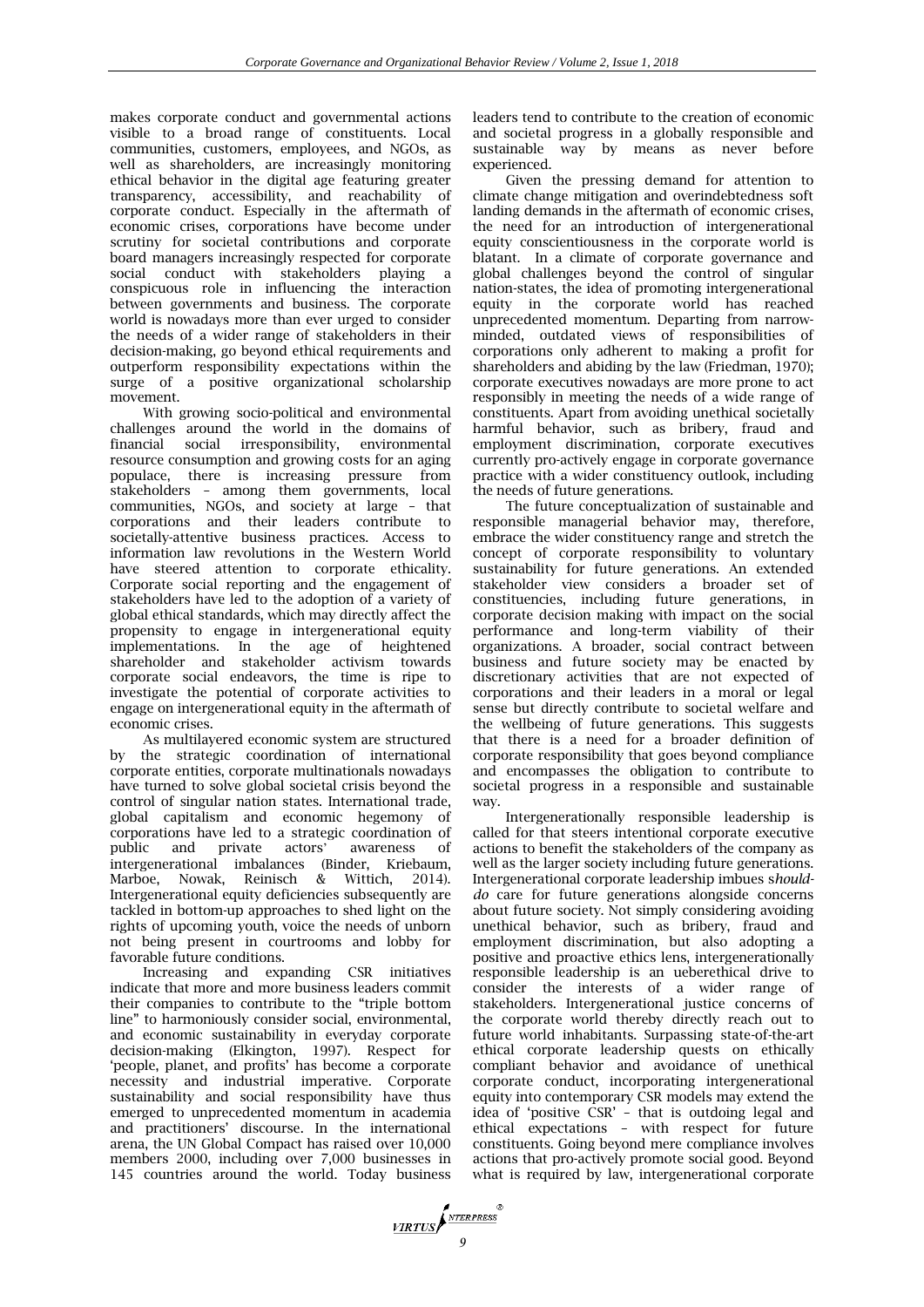responsibility extends CSR as a broader social contract between business and society over time. Intergenerational equity leadership of the corporate sector defines social responsibility beyond compliance and encompasses the wider obligation to contribute to societal progress in a responsible and sustainable way. Stretching the constituency attention to future generations is based on a voluntary sustainability with respect for future generations' needs to ensure the long-term viability of society.

Corporate leaders thereby pro-actively outperform legal and ethical expectations regarding the rights and needs of future generations. This positive CSR drive refers to an ueberethical enhancement of societal welfare beyond the narrow scope of the current generation. As a broader definition of corporate responsibility beyond avoidance of negative downfalls, the call for intergenerational responsible leadership in the corporate world encompasses the obligation to contribute to societal progress with respect for the needs of future generations. Defining novel responsibilities with a broader social contract between business and society embraces discretionary activities that contribute to the sustainable societal welfare and thereby provides a broad range of corporate, social and societal advantages.

#### 3. INTERGENERATIONAL CSR MODEL ADVANTAGES

In the given literature on globally responsible leadership in the corporate sector and contemporary CSR models, intergenerational equity appears to have widely been neglected. While the notion of sustainability has been integrated into CSR models (Steurer, Martinuzzi & Margula, 2012), intergenerational equity has hardly been touched on as intergenerational fairness differs from sustainability as for being a more legal case for codifying the triple bottom line, which pays attention to a balance of social, economic and environmental obligations of corporations to the wider constituency.

Since 2008 the International Law Commission of<br>United Nations has been promoting the United Nations has intergenerational equity primarily on global governance issues – such as climate change awareness, overindebtedness, and pension reform – to the public sector. The implementation of intergenerational equity in this domain, though, seems to be slowed by an ongoing discussion of whether international law can overrule nation states' sovereignty. The debate has just recently started and may not come to a satisfactory end in the near future.

Integrating intergenerational equity in CSR models in academia and practice appears as an advantageous alternative given the enormous untapped potential of transnational Corporations and Multinational Enterprises (TC&MEs) to implement equity. Nowadays, international trade is driven by transnational corporations. As corporate entities with economic influence beyond the borders of nationstates holding subsidiaries in various nations of the world (Binder et al., 2014), TC&MEs are acknowledged as international legal entities and must, therefore, abide by international law standards and fulfill international court laws (e.g., ICSID and UNCITRAL). Therefore, TC&MEs should, like nation states, consider adopting concern for intergenerational equity.

There are several advantages of TC&MEs implementing intergenerational equity as a CSR means. TC&MEs hold enormous economic power, with the largest multi-national corporations having revenues larger than many nation states. In their corporate governance, TC&MEs leadership decision making quickly adapts to market demands without having to reach international consensus – contrary to stakeholder engagement and international negation demands of classic global governance entities such as the United National, International Monetary Fund, and the World Bank.

In addition, TC&MEs are not dependent on voters – such as governmental officials – and can thus address intergenerational concerns faster and more flexibly than governmental technocrats can. Further TC&ME leadership may be more stable than governmental officials enacted through voting cycles – that is global corporate leaders are likely to stay longer in 'office' than their governmental counterparts. Governments, being unsure to be reelected, are inherently shortsighted and may not fully take the longer-term implications of deficits into account.

If the corporate world adopts intergenerational equity in current CSR endeavors, it could help governmental officials in very many different ways ranging from tax ethics to first-aid global governance support. For society, acknowledging intergenerational equity in the CSR practices promises to alleviate pressing societal predicaments of overindebtedness, social welfare reform needs and environmental threats in the wake of climate change. Investigating the possibilities to integrate a temporal dimension in contemporary CSR thus innovatively guides the implementation of financial social responsibility, environmental protection education and social welfare. Corporate attention to intergenerational concerns would thereby embrace future crisis prevention in the eye of the societal costs and negative externalities of corporate misconduct and financial collapse resulting in economic downturns, unemployment, and pension saving losses. Besides averting negative impacts of managerial unethical corporate conduct, corporate intergenerational ethicality would also build business reputation attracting talent, raise customer confidence as well as sustainable employee and citizenry welfare. Within academia, integrating the notion of intergenerational fairness in corporate governance models fills an up-to-date undiscovered research gap that spearheads interdisciplinary behavioral law and economic models.

Overall, enhancing intergenerational social conscientiousness in the corporate world is an innovative way to unprecedentedly leverage untapped potentials to implement social welfare and environmental protection through future-oriented and socially responsible economic market approaches. Thereby averting future predictable economic, social and environmental crises serves the greater goal to ensure a future sustainable and temporallyharmonious humankind.

**VIRTUS**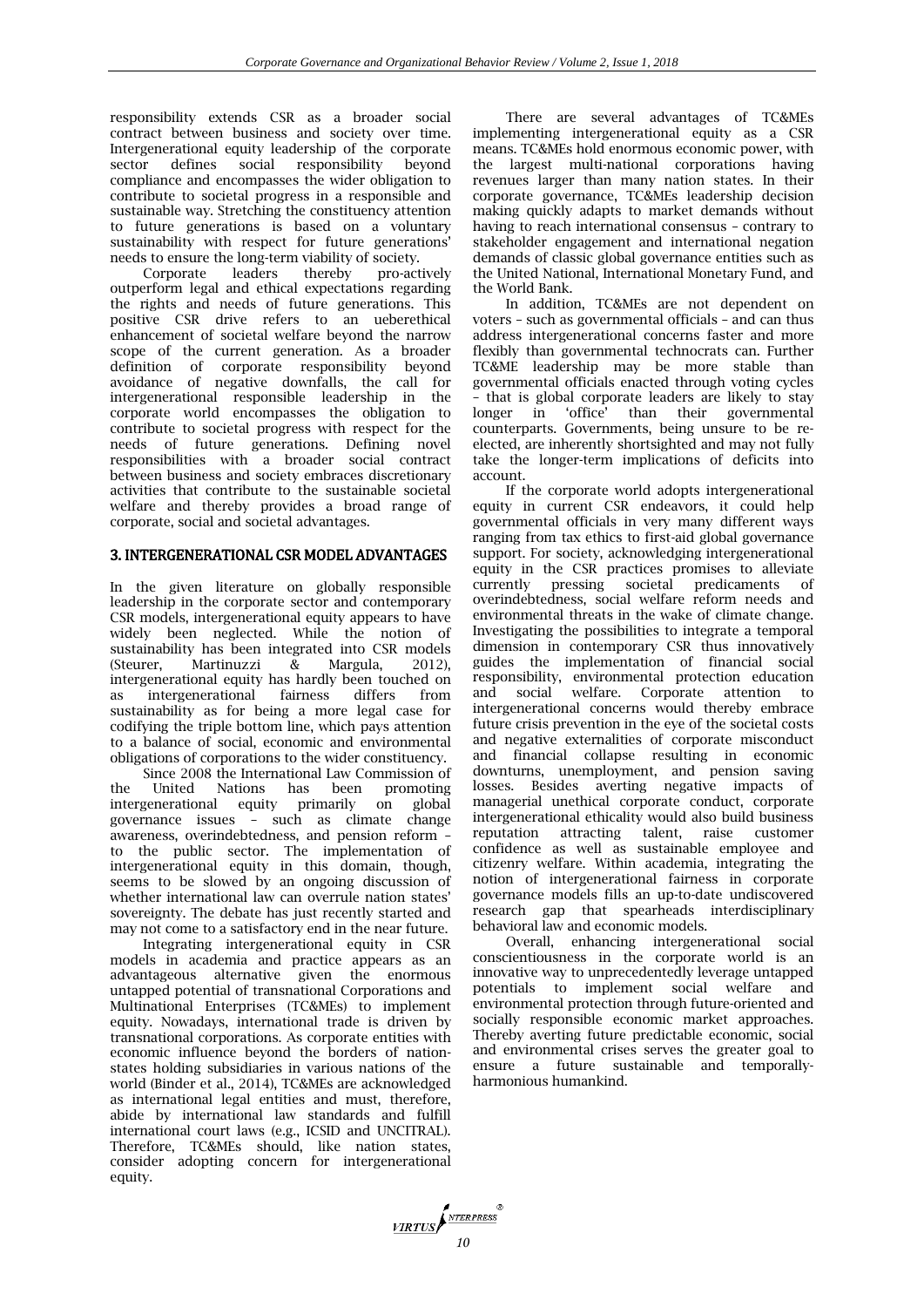#### 4. INTERGENERATIONAL EQUITY IMPLEMENTATION

The outlined intergenerational equity constraints are complex and their solution interdependent. The current world economy opens possibilities but also threatens future generations. This unprecedented intergenerational kink heralds an overall call for intergenerational equity – the fairness to provide an at least as the favorable standard of living as enjoyed today. Eternal equity addresses justice over time. As an implicit contract and transfer inbetween living and future generations, intergenerational equity not only reduces unfairness for future world inhabitants who are born in less favorable condition than their parents. Intergenerational equity also ensures future infrastructure, equal opportunities over time and constant access to social welfare for the youth. Intergenerational equity avoids discriminating against future generations on the basis of the remoteness of the time at which they will live. Thereby intergenerational equity grants a favorable climate between generations that ensures climate stability and averts frictions arising from austerity plans and diminishing social welfare standards.

#### 4.1 The economics of climate stability: Climate burden sharing with bonds

Climate change accounts for one of the most pressing problems in the age of globalization as for exacerbating more risks than ever before in terms of water crises, food shortages, constrained economic growth, weaker social cohesion and increased security risks (Centeno & Tham, 2012; The World Economic Forum Report, 2015). The implementation of climate stability accounts for the most challenging contemporary global governance predicament that seems to pit today's generation against future world inhabitants in a trade-off of economic growth versus sustainability. Current climate stability policies (e.g., cap & trade, carbon tax, green energy) outline that the burden of climate change aversion – including the cost of mitigation and adaptation – is unevenly distributed by falling mostly on the current generation. The excess burden for current generations has also been implicit in the work of the typical Integrated Assessment Model, IAM, (Nordhaus, 2008), contemporary threshold as well as other mitigation and adaptation models, e.g., social cost of carbon. Innovative intertemporal fiscal policy approaches (e.g., of Jeffrey Sachs, 2014) guide the development of a basic framework to study how an efficient and fair allocation of efforts towards mitigation and adaptation can be achieved.

In standard neo-classical economic models, climate change abatement is perceived as trading off from economic growth as for cost-cutting behavior. While classic economics portrayed balancing the interests of different generations as ethical problem of competitive markets requiring governance for intergenerational transfers and some economists even opposed discounting of future utilities (Allais, 1947; Harrod, 1948; Ramsey, 1928); climate change has leveraged intergenerational equity as contemporary challenge of modern democracy and temporal justice an ethical obligation for posterity.

In general, resources are balanced across generations by social discounting to weight the well-

**11RTUS** 

being of future generations relative to those alive today. Regarding climate justice, current generations are called upon to make sacrifices today for future generations by mobilizing low-carbon energy to cut carbon emissions to avert global warming (Sachs, 2014). Climate change mitigation at the expense of lowered economic growth seems to pit the current generation against future ones. Costly climate change abatement prospects are thus hindering currently necessary action on climate change given a shrinking time window prior to reaching tipping points that make global warming irreversible (Oppenheimer, O'Neill, Webster & Agrawal, 2011).

As a novel alternative to ensure climate justice, Sachs (2014) proposes to fund today's climate mitigation through intertemporal fiscal policies funded by climate bonds financed through taxation faced by future generations. Climate stability bonds are introduced as a means of intergenerational climate change burden sharing strategy to elicit future-oriented climate stability for posterity. The current generation mitigates climate change and provides infrastructure against climate risk financed through climate bonds to be paid by future generations. Since for future generations the currently created externalities from economic activities – the effects of  $CO<sub>2</sub>$  emissions - are removed, this entails that the current generations remain financially as well off as without mitigation while improving the environmental well-being of future generations. As Sachs (2014) shows, this intergenerational tax-andtransfer policy turns climate change mitigation and adaptation policy into a Pareto improving strategy. Sachs' (2014) intergenerational burden sharing idea presents a 3-model climate change burden sharing through fiscal policy (with bond issuing) and reflects the implementation regarding contemporary finance and growth models with respect for maximizing the utility of the model. The current generation thereby mitigates climate change financed through bonds to remain financially as well off as without mitigation while improving the environmental well-being of future generations.

Jeffrey Sachs (2014) novel angle towards climate justice elicits future-oriented loss aversion, which leads to a fairer solution across generations. Shifting the costs for climate abatement to the recipients of the benefits of climate stability appears as a novel, feasible and easily implementable solution to nudge many overlapping generations towards futureoriented loss aversion in the sustainability domain. This powerful strategy instigates immediate climate change mitigation in an overall Pareto improving crisis management for all generations. While intergenerational burden sharing on climate change is a novel economically superior strategy and real-world relevant emergent risk prevention means (Centeno et al., 2013); we currently lack information on the impact of climate mitigation through debt on economic growth and the model's sustainability over time. Testing for the feasibility and sustainability will provide real-world relevant means how to implement climate stability on a long-term scale. Studying the types of bonds issuing that would achieve such goals will help exploring the more complicated bond issuing practices involved. In this context, it should also be investigated if the climate change debtadjusted growth model stays within the bounds of a sustainable fiscal policy.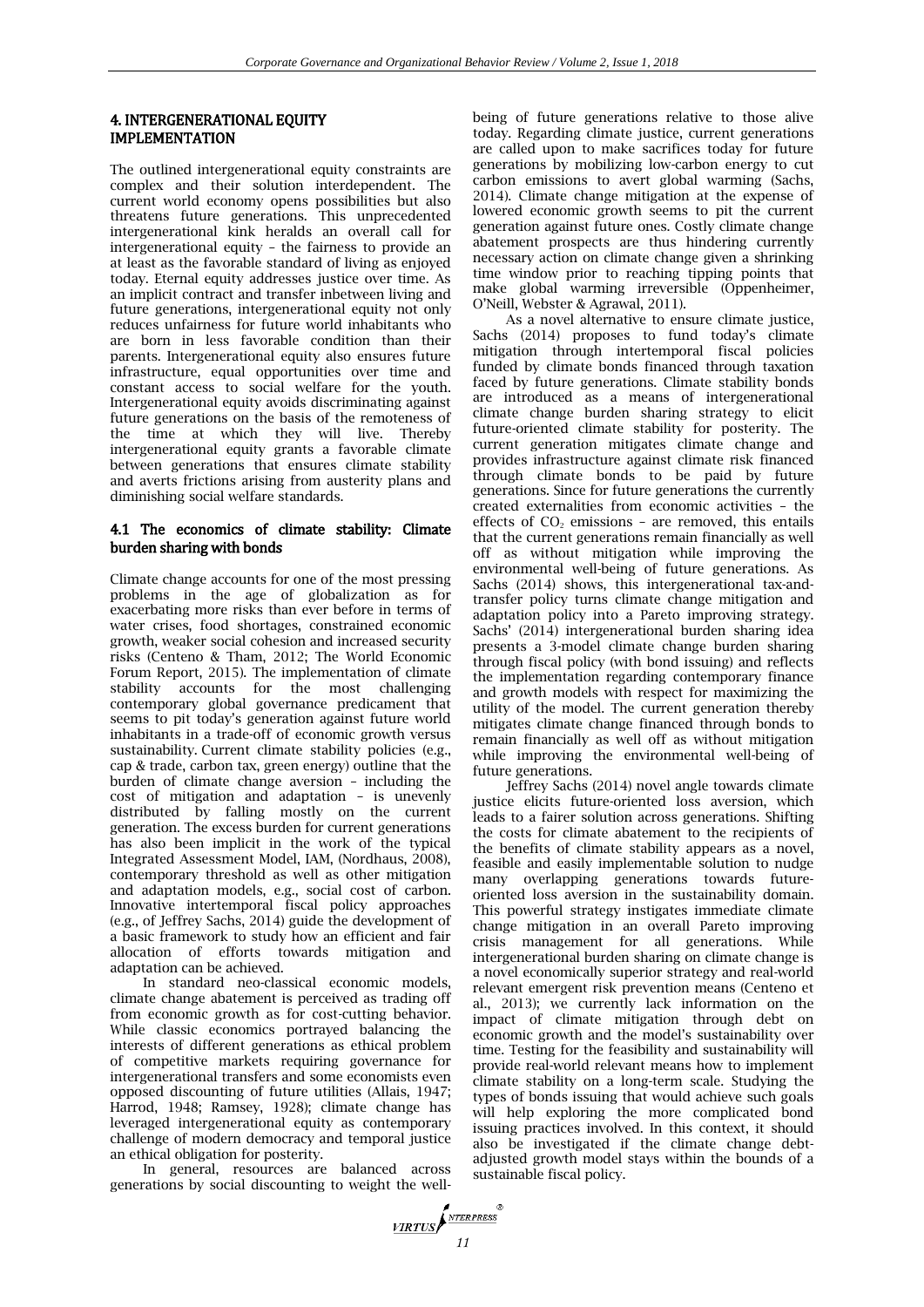This elementary but very innovative model by Sachs (2014) can be integrated in contemporary growth and economic climate models. Yet unknown remains how climate bonds can actually be phased into climate policies to obtain socially optimal solutions. A starting point of this large-scale model is, in particular, the model by Klasen, Maurer, Semmler & Bonen (2015), which includes both the allocation of funds to mitigation and adaptation as well as funding those costs through climate bonds. To solve, calibrate and test such a new model of climate change policies and to show that such a debt augmented growth model stays within the bounds of a sustainable fiscal policy, new methods like nonlinear model predictive control (NMPC), which solves complex dynamic systems with different nonlinearities for finite decision horizons should be employed. Future<br>research should also analyze micro- and analyze macroeconomic insights on the well-balanced harmonization of climate change mitigation and adaptation in order to provide public policy recommendations.

Overall climate stability bonds offer to lead a well-balanced climate mitigation and adaptation public policy mix guided by macroeconomic analysis results.

Adding onto the contemporary idea and practice of climate bonds alongside providing incentives to channel funds into climate stability, research in this area will also retrieve information on the harmonious interplay of climate change mitigation and adaptation in the public policy domain for ensuring a sustainable humankind.

#### 4.2 The case of overindebtedness

In response to economic downturns, nations experiment with austerity, which restricts public spending but also lowers investments and thus may bleed into economic stagnation and prosperity decline. Curbing essential government spending on education, social welfare, public safety, retirement, health, and infrastructure slows economic activities and hinders recovery. The negative effects of austerity cuts are severe with estimated costs for the US between 1.25 and 1.75 percent of GDP in 2013 (International Monetary Fund, 2013). Austerity cuts in the Eurozone have led to reductions in overall output in excess of the total level of spending cuts. Austerity economics are making inequality worse due to austerity-driven cuts essential to public service (Aja, Bustillo, Darity & Hamilton, 2013; Howell, 2013; Pollin, 2013). Not only downplaying the importance of government spending neglects its multiplier effect on economic growth; but also will austerity induce recession-like effects on economic growth (Marglin & Spiegler, 2013; Proaño, 2013) and destabilize nationstates (Lawson-Remer, 2013).

In Europe, austerity measured bred inequality resulting in welfare losses and extreme decreases in workers' wages. In Greece real wages fell by more than 30% since 2009, inflicting damages on social cohesion, living standards and the EU social model (Semmler, 2013). During this period of increasing financial stress and budget consolidation policy, the EU monetary union using the same currency, led to weaker countries being unable to devalue their own currency, which might have stimulated their economies by increasing exports and debt repayment

**122** MERPRESS

burden easing (Semmler, 2013). Nations having no national central bank that can control the monetary policies of sovereign nations or a sufficient deposit insurance that might calm people who fear a banking collapse, led to countries' downward pressure on wages. Unprecedented credit expansion and active monetary policy resulted in fixed-rate, full allotment of liquidity of banks on demand on its leveraged investment positions. Longer-term refinancing operations were targeted at reducing uncertainty and to encourage banks to provide credit to the economy (Semmler, 2013).

Regime-dependent negative austerity multipliers resulted in different value at different stages of the business cycle at different levels of financial stress and external indebtedness of the country. In Greece, high levels of austerity triggered a strong contractionary multiplier (Semmler, 2013). The strong downward effect caused high unemployment, more financial stress in the financial sector with increased credit and bond spreads, banking risks and falling internal and external demand (Semmler, 2013). For instance, Greek public consumption fell by 9.1%, which caused investment to fall by 20.7%, imports by 3.4%, private consumption by 7.1% and the aggregate demand by 7.1%. An austerity-driven reduction in spending had a stronger negative effect on output and employment when there was severe financial stress, which in turn reduced consumption and investment, feeding a downward spiral (Semmler, 2013).

Debt stabilization depends on complex regimes and the economic environment as described by financial stress, the vulnerability of the banking system, monetary policy and the state of internal and external demand, exchange rates and other factors. The level of aggregate expenditures and taxes are relevant as well as the composition of spending and taxes – if government money spending is on health, education, infrastructure, wages and salaries in the public sector, then the multiplier will trigger positive long-run effects (Semmler, Greiner, Diallo, Rajaram & Rezai, 2011; Stein, 2011).

Overall, austerity as a cure is supposed to be worse than the disease as austerity economics may plunge countries into worsening unemployment, record poverty rates and growing civil unrest (Aja et al., 2013; Semmler, 2013). Hastily enacted EU austerity programs will have uncontrolled distributional effects and endanger the future of the EU welfare state (Boyer, 2012). In particular, social spending on the elderly hurts young people if retirement and elderly health care spending takes funding away from supporting education and youth development (Ghilarducci, 2013). Support from spending on the elderly and the young are thereby seen as complements. Policies should thus focus on economic opportunity and foster a strong middle class to stabilize democracy (Lawson-Remer, 2013). Potential policy options include increasing tax revenues for social and infrastructure spending – e.g., through taxing top-income earners (Piketty, Saez & Stantcheva, 2011) – in contrast to spending cuts and debt budget plans in line with the Bowles-Simpson proposals (Washington Post, 2013). Austerity-driven by controversial economic theory and politics can thus result in inadequate socio-economic downfalls yet without austerity there is the constant fear of bankruptcy. As a result, there is a deep division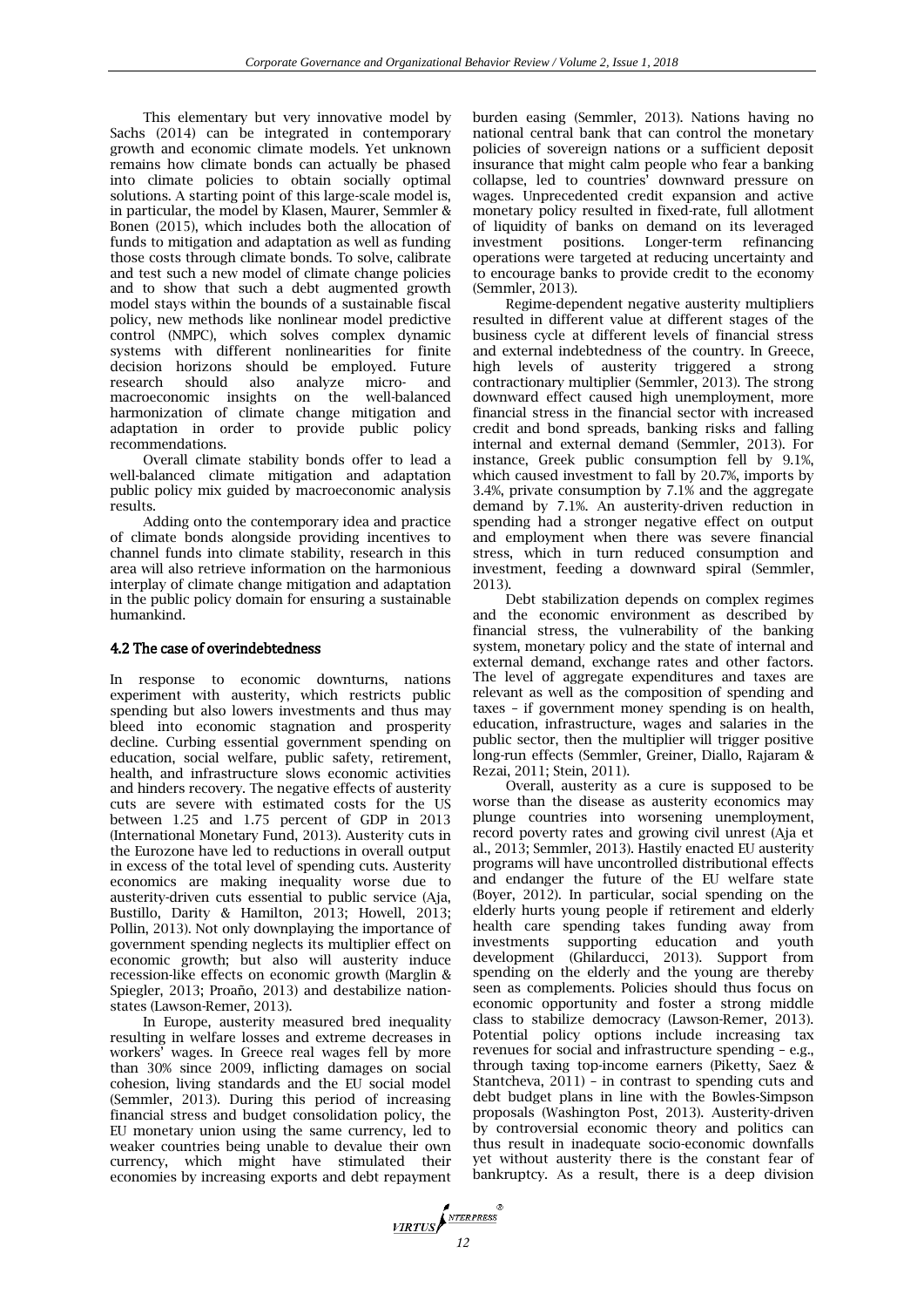among economists on austerity linked to fundamental differences in morality over the ultimate purpose of economic and social policy rather than technical debates on methodology (Milberg, 2013). While the intellectual argument for austerity appears to be weak, political forces behind austerity are strong (McGahey, 2013).

Austerity may deepen societal inequality and heighten the tensions and contradictions inherent in capitalist economies; we need to explore a range of policy approaches that can reduce the level of risk for borrowers and lenders through governmental loan guarantee programs and raise the costs for banks to continue holding cash hoard (Dymski, 2013). The post-2008/09 World Financial Crisis liquidity trap – featuring zero-interest-rate policies – is made worse if there is a fiscal austerity agenda instead of focusing on federal stimulus (Pollin, 2013). As an alternative, President Obama sought to stimulate the economy when he took office during the Great Recession but also targeted long-term debt reduction by creating the National Commission on Fiscal Responsibility and Reform in terms of the Bowles-Simpson Commission (McGahey, 2013). However, also the effects of stimulus are still highly debated. The neoclassical idea is that government expenditure crowds out private investment, so it will not be stimulatory in the long run. The Keynes-Kalecki-post-Keynesian position states that stimulus is fine up to full employment levels are achieved, when inflation may set in. In order for stimulus to have a lasting positive impact on output, employment and real wages, as well as the productivity of labor, must also be raised so as to keep unit labor costs down.

#### 5. DISCUSSION AND FUTURE OUTLOOK

Overall, in the eye of an unprecedented intergenerational equity kink, it has become economically efficient to think about the next generation and future world-inhabitants' conditions. Governments must breed hope through forward-looking strategies in the eye of radical austerity cuts and unemployment gaps to take away people's fear of the future. Policy makers are pressured to revise social services. While intergenerational equity concerns are as old as humankind – the 2008/09 World Financial Crisis has put a new stance on the dimensions of overindebtedness and irreversible destruction of future potential, which may serve as an explanation for the 2011 occupy Zeitgeist reclaiming public space as a symbol for common goods. In the eye of leaving next generations' debt, unfeasible social welfare and sustainability threats, intergenerational equity is an urgent topic of concern.

While the wish for intergenerational equity has sparked, we currently lack a codified legal framework on intergenerational fairness as well as an economic understanding of feasible intergenerational equity models that accurately pay attention to future generations. To measure intergenerational equity, we will have to estimate future developments. Intergenerational equity will require discounting of future events by politicians, policymakers and private individuals who will have to factor in futureorientation and social responsibility in current decisions. Future world inhabitants must be put into the focus of today's choices by shifting the current wealth of the elderly to save for future generations and put sustainable governance in place. We may also have to curb our consumption rates to conscientiously transmit the earth's resources to future generations.

The balance between the welfare of present and future generations can also be established through spontaneous and individual saving decision of the present generation as well as policy implementations of this preference seeking to arrange tax collection and governmental actions affecting the economy to distort or amend the individual saving preferences in favor of future generations (Bauer, 1957). Social discount rates weight the well-being of future generations relative to those alive today. Society can use intergenerational fiscal transfers to allocate the burdens across generations without the need to trade off from generation's well-being for another's (Sachs, 2014).

While classic economic models portrayed balancing the interests of different generations as ethical or political problem of competitive markets and state governance alike (Allais, 1947) and some economists even opposed discounting of future utilities (Harrod, 1948; Ramsey, 1928); nowadays, intergenerational equity has become a political question of how far democracy goes and temporal justice an ethical obligation for the future. But when considering the current inequality over time, we face legal adaptations not instantly applying to current external changes. Beyond lagging legal codifications and yet to be adjusted policy frameworks, we must strive for understanding natural expressions of intergenerational equity and core humane values of justice as a responsibility for the future. Sustainability intuitions should be explored (Puaschunder, 2017b).

Eternal equity has always been lived within the family compound and practiced in the wake of humane fairness notions. The human-imbued wish to provide an at least as the favorable standard of living to our children stems from evolutionary, social and<br>religious values. Ignorance regarding religious values. Ignorance regarding intergenerational concerns naturally feels wrong and hegemony of now appears like a sin on future generations. Not being intergenerationally conscientious puts offspring at stake and detaches people from their environment. Understanding intergenerational conscientiousness as a natural behavioral humane-imbued law will help integrating future conditions in today's decision making.

Building on Rawls' (1971) procedural justice, intergenerational equity will ensure fairness between generations based on future orientation and social responsibility for future generations. Pursuing intergenerational equity in the wish to provide a decent standard of living for the upcoming young can be enabled by a mutual transfer between old and young. Justice can be sought in future outlooks, humane reflexivity and globalized solidarity enabling that one generation does not live at the expense of future generations. Financial Social Responsibility will ensure that the current generation is not spending the money of tomorrow's children or takes up debt to be paid by future children. Generations passing on to the future will feature age-attentively redistributed wealth, investments for young and respect for future generations' resource consumption needs.

A human-imbued ueberethical drive towards intergenerational conscientiousness comprising of

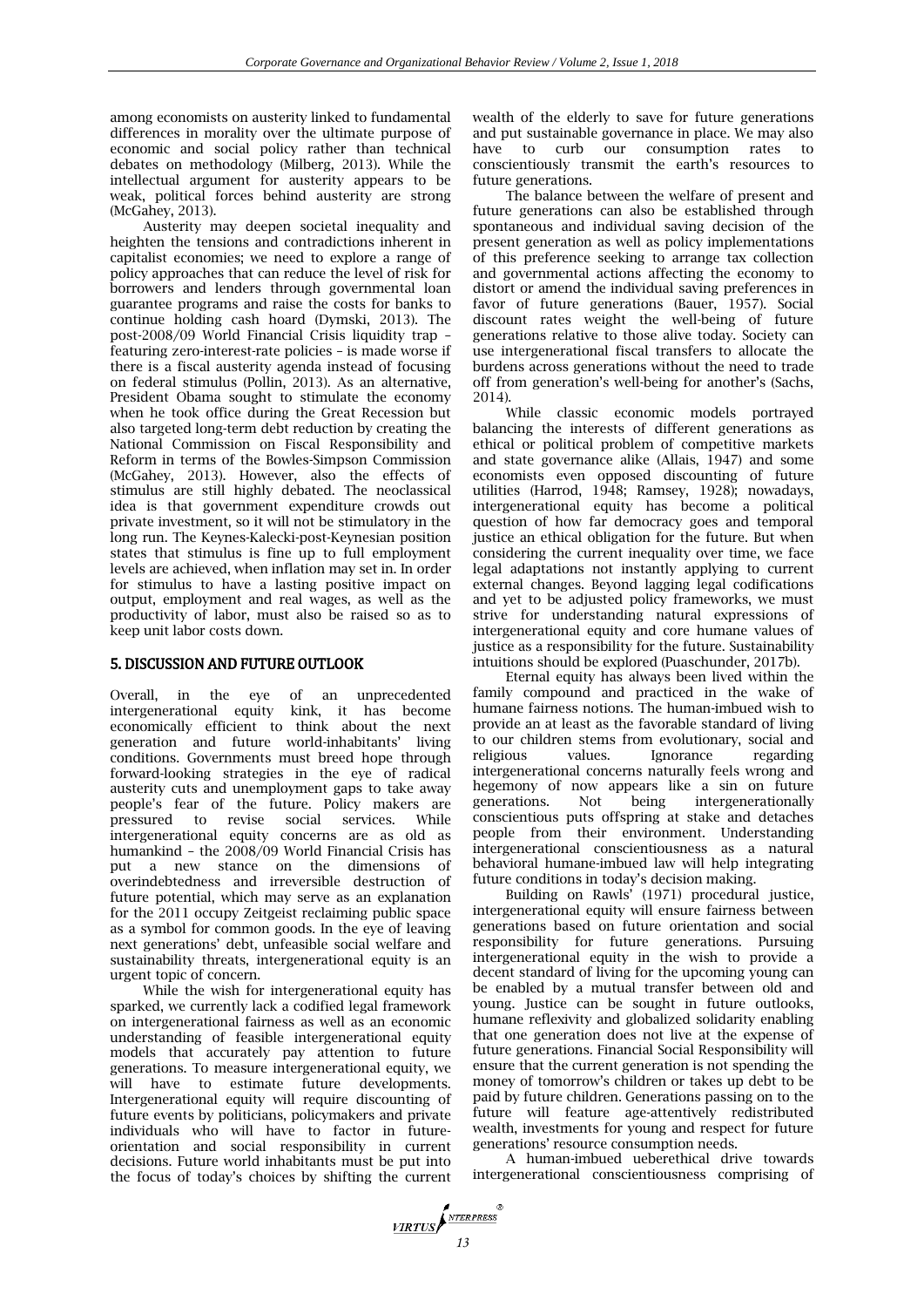social responsibility and future-orientation is argued as the basis of eternal equity constituting legal foundations, public policies, and regulation but also echoing in bottom-up participatory democracy and social representations of intergenerational equity (Puaschunder, 2017a).

With the following piece focusing on the present and near future regarding an unprecedented intergenerational equity kink starting from the turn of the  $21<sup>st</sup>$  century turn of the millennium, the article pursues the greater goal of freeing from shorttermism shackles and grant wings of wisdom for our children, grandchildren, and great-grandchildren. Faith in future liberty grounded on noble munificence over time will acknowledge constancy of our children's freedom, economic prosperity and access to global common goods in a favorable environment. Socially responsible intelligentsia about the future of tomorrow's citizens of the world will pave the road to justice. Foresighted vigilance seed the victory of eternal equity sparked in our fin-de-millénaire (Puaschunder, 2017b).

#### 5.1 Future perspectives

Globalization has placed social and environmental concerns on managerial agendas to an increased extent while more and more managers operate in a global environment. Multidisciplinary and multilevel research approaches may, therefore, investigate the comparative and cross-national dimensions of intergenerational equity and their implications for leadership decision making and behavior in the global arena. Interdisciplinary and multilevel research approaches could feature scientific collaborations with researchers based in different countries to investigate the comparative and cross-national dimensions of intergenerationally responsible managerial behavior representing different disciplinary backgrounds (economics, business, psychology, etc.), research fields (e.g., strategy, organizational behavior, and international and crosscultural management within the field of business), methodological approaches (both qualitative and quantitative), and regional expertise (in-depth knowledge of North-American, European, and Asian business systems and institutional environments). International studies of intergenerational equity should be targeted at deriving a sophisticated conceptualization of 'responsible behavior' in the intergenerational domain that is applicable to all cultural groups and stakeholders.

International research on intergenerational equity could unravel drivers of intergenerationally responsible managerial behavior. Cross-national, multi-level analyses could thereby retrieve influence factors on the adoption of globally responsible intergenerational leadership and corporate practices. Knowledge of contextual factors that promote intergenerational managerial decision making with regard to corporate sustainability and social responsibility could include favorable characteristics of the organization and aspects of the broader institutional and cultural contexts in which firms are embedded that automatically trigger intergenerational concern. Thereby the antecedents of sustainable and responsible management at multiple levels (individual, group, organization, national context,

supranational bodies) but also the interlinkages among variables should be investigated.

Institutional contexts within which companies and their managers operate determine executives' responsible choices. Differences in corporate governance and legal contexts but also the nature of regulation and the likelihood of enforcement shape business ethics as well as expectations of what is considered good governance and ethical conduct in a country. Managers' responsible leadership may, therefore, vary across institutional contexts in the international arena. What may be considered as intergenerational practice in one part of the world may not be ethical state-of-the-art in another. As a consequence, corporate leaders embedded in different national systems may exhibit different intergenerational ethics. Cross-national variations in socially responsible practices could be captured in order to derive implications for organizational decision makers on how their corporate responsibility. Adopted CSR strategies may be scrutinized for globally standardized, locally adapted, and transnational factors to delineate globally consistent as well as locally-oriented intergenerational equity CSR approaches with attention to intergenerational equity.

With the underlying premises of exhibited behavior being a function of both the person and the environment in which that behavior takes place, future research may also unravel ethical decision making under situational constraints that the broader cultural and institutional environment impose on the adoption of sustainable and socially responsible practices. Cross-culturally operating institutions may face challenges for intergenerational equity implementation stemming from local differences in corporate practices and social ethical norms as well as different thresholds to sustainable behavior. For instance, challenges arise if corporations or even nation states of the industrialized world outsource intergenerational practices (e.g., environmental<br>pollution) into territories with weaker law with weaker law enforcement and public scrutiny. These findings emphasize the need for sensitivity to local conditions, transparency along the production and value chains as well as stakeholder expectations monitoring when conducting business in different contexts. Future research may also address ethical dilemmas facing managers in the global arena and their coping strategies in order to enhance research outcomes are leaders' potential operating in the global arena to balance global and local considerations in making responsible decisions. As an implication, intergenerational CSR practices should be locallyoriented and emphasize sensitivity to local conditions when conducting business in different cultural contexts. Corporate executives with foreign subsidiaries should gain training to adapt to specific needs and circumstances of local CSR intergenerational equity customs.

The role of supranational factors that influence responsible leader behavior provide further insight into the propensity to engage in intergenerational equity. With supranational institutions – such as the UN – having turned to the codification of the triple bottom line in the UN Global Compact, managers are increasingly respected for their accountability and responsibility. Insights on the influence of supranational regulatory measures and institutions

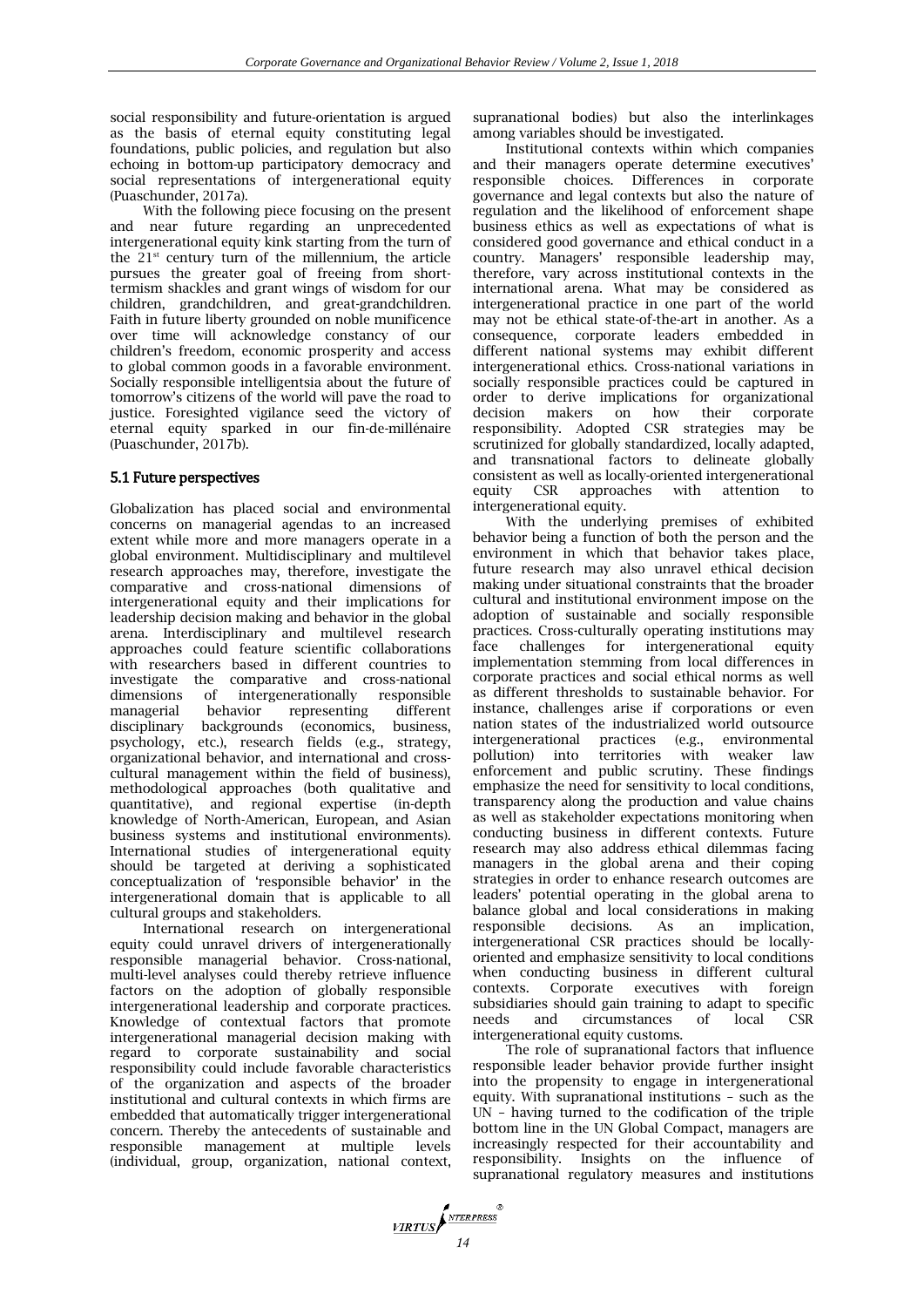(e.g., NGO activism and the enactment of the UN Global Compact) on intergenerationally-responsible managerial behavior may shed light on success factors in the adoption of intergenerationally socially responsible corporate practices in the global arena. International institutions should set priorities on the corporate intergenerational equity implementation agenda. Quantitative metrics based on standardized evaluation frameworks will coordinate a global monitoring and impact assessment of the role of corporations in the intergenerational equity implementation. Indices of local, national, regional and global corporate intergenerational equity endeavor will help build public-private partnership synergies but also shed light on positive and negative externalities and trade-offs. Independent governance institutional evaluation frameworks will streamline social, economic and environment goals through costbenefit analysis, life cycle cost discounting and social equality programs. Public-private partnerships will aid adaptability and flexibility in collaborations between governments, the private sector, and academia. International organizations' emergent risk and crises prevention frameworks will help reform CSR endeavors to imbue an intergenerational equity focus.

Academic research can aid to spearhead temporal perspectives in contemporary CSR research. In particular, a macroeconomic model of global intergenerational equity could study intertemporal transfers between generations with special attention to public and private sector contributions as well as benefit and burden sharing. Based on the intergenerational equity dimensions of social responsibility and future orientation, public and private sector intergenerational benefit transfers and burden sharing will thereby capture social, environmental and economic intergenerational contribution potentials of the corporate world. Crosscultural differences could be outlined by crosssectional regression analyses on a global scale.

A wider conceptualization of intergenerational equity leadership based on comparative cross-cultural research will help detect intergenerational equity antecedents. Interdisciplinary, multilevel research will unravel drivers of intergenerational responsibility and situational influence factors on intergenerational conscientiousness in the international arena. Avenues of future research could also enhance our understanding of how companies and other stakeholders can effectively promote socially responsible behavior for future generations. The organizational-, situational-, societal, and supranational-level determinants of responsible managerial behavior can be influenced by top management teams, policy makers, educators, and external regulators. Best practice studies in this area could shed light on how companies can systematically design and utilize human resource management practices and leadership development programs to promote responsible managerial behavior. Prospective findings may thus enhance our understanding of how companies and other stakeholders can effectively prevent, manage and control the corporate risks associated with the unethical conduct of leaders. Capturing the impact of external factors on intergenerational equitable decision making and coping with the ethical dilemmas in leadership challenges may serve as a basis for training and development activities. The implementation of

intergenerational equity could further be solicited through building corporate cultures that enhance an ethical climate.<br>On the

On the corporate incentive level, intergenerational equity may be implemented through performance management and reward systems to hold managers accountable for irresponsible behavior as well as creating psychological incentives to think about future consequences of current corporate conduct. Best practices studies on intergenerational equity in the corporate world will serve as corporate risk management tool to help build a culture of intergenerational CSR and foster a corporate design that pays tribute to intergenerational leadership. In building a cadre of intergenerational equity corporate leaders through corporate training and team building development but also corporate intergenerational performance measurement and intergenerational equity reward systems, intergenerational leadership in the corporate sector will be advanced.

At the organizational level, when recruiting, selecting and promoting managers, it is essential for organizations to understand how individual-level variables such as personality traits, motives and values may predict managers' propensity to engage in ethical behavior. For example, firms can use personality tests and integrity tests, along with interviews and assessment centers, to help determine which employees might be more likely to act irresponsibly. They can also assess applicants' attitudes and values to decide whether they will match the corporate culture, with the assumption that candidates' formal qualifications and job-related skills may not be the best predictors of responsible behavior on the job. Studying personality traits but also motives and values that steer managers' propensity to engage in intergenerational equity will allow to set up assessment centers that reveal which individuals are more likely to act irresponsibly and if the managerial ethics will likely match the corporate culture on the intergenerational equity scale.

Intergenerational equity can also be imbued in corporate activities by creating and enforcing company policies and codes of conduct, supporting training and development initiatives which are aimed at increasing moral awareness regarding future generations. Once the individual has joined the organization, induction programs, individual coaching by the supervisor, training and development programs, and other socialization practices could ensure that newcomers learn values, expected behaviors, and social knowledge that are necessary to become intergenerationally conscientious managerial leaders. In terms of communication and control systems, top management teams and governmental officials may actively promote responsible behavior and discourage irresponsible behavior by communicating ethical integrity messages. Implementing performance management and reward systems to hold managers accountable for irresponsible behavior could, in addition, create a psychologically favorable situation for intergenerational ethicality (Crane & Matten, 2004).

### 6. CONCLUSION

The age of globalization heralded the call for intergenerational responsible leadership. With internationalization trends imposing significant

**17RTUS**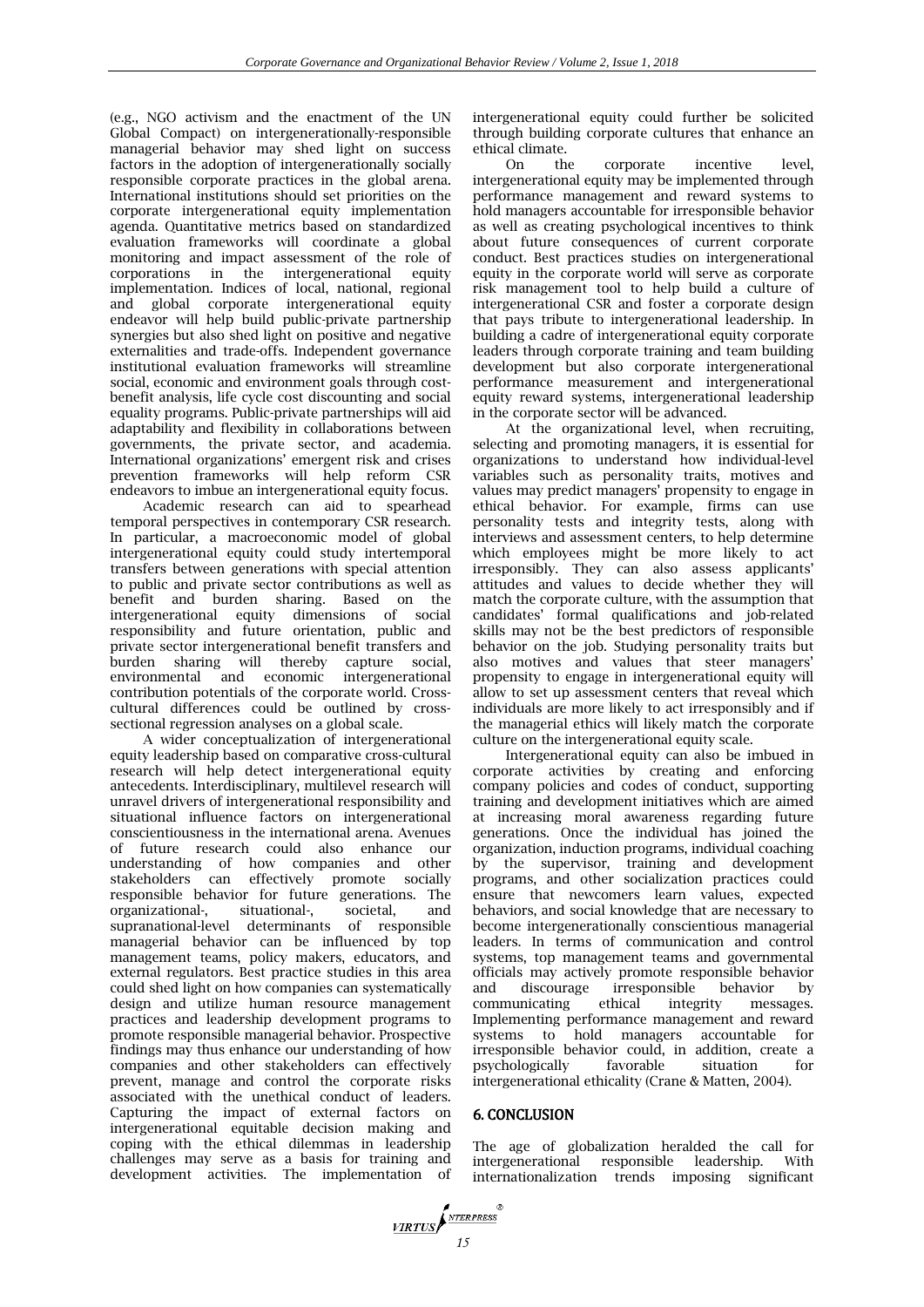challenges regarding sustainability of climate stability, indebtedness and social welfare for an aging Western world population, the need intergenerationally responsible leadership has leveraged into an international concern. The quest for an integration of intergenerational equity in contemporary CSR models of capitalism in the  $21^{st}$ century is targeted at strengthening socially responsible economic market approaches. Adopting intergenerational equity in the corporate world underlines the legal case for codifying intergenerational fairness on a global basis. Contributing to interdisciplinary behavioral law and economic models in intergenerational leadership may help alleviating current intertemporal predicaments and future predictable economic, social and environmental crises. Acknowledging the untapped potential of corporate entities to address global challenges beyond the reach of singular nation states, calls for the integration of intergenerational equity into contemporary CSR models with attention to differing societal cultural values and institutional aspects related to social responsibility and ethics. Differences in business systems, legal context, the nature of regulation and the likelihood of enforcement and punishment modes, therefore, have to be scrutinized when shaping intergenerational

business ethics in the global arena. Future research should connect the individual experience to social responsibility in order to unravel ethicality nudges. Common goal compliance is hoped to be modeled by contexts that automatically nudge corporate decision makers in an intergenerational equitable direction. Public and private sector discourse on intergenerational imbalances will help fortify the codification of intergenerational fairness on a global scale. Internationally validated intergenerational equity models will elucidate intercultural, national and regional differences on social responsibility in the intergenerational domain. The prospective findings will help imbue efficiency measures on intergenerational equity implementation through realworld relevant means. CSR advocates advanced with intergenerational conscientiousness will lead to fruitful corporate contributions for a sustainable humankind alongside fostering a harmonious corporate-citizen relation. Cross-national sustainability solutions and interculturally-sensitive intergenerationally equitable business practices may help imbue intergenerational equity in corporate conduct in the global arena with direct implications for today's and tomorrow's society.

#### **REFERENCES**

- 1. Aja, A., Bustillo, D., Darity, W., & Hamilton, D. (2013). Jobs instead of austerity: A bold policy proposal for economic justice. *Social Research: An International Quarterly, 80(3)*, 781-794.
- 2. Allais, M. (1947). Economie et intérét. Paris: Imprimerie Nationale.
- 3. Bauer, P. T. (1957). Economic analysis and policy in underdeveloped countries. Chapel Hill: Duke University Press.
- 4. Binder, Ch., Kriebaum, U., Marboe, I., Nowak, M., Reinisch, A., & Wittich, St. (2014). Völkerrecht. Vienna: University of Vienna Faculty of Law Juridicum.
- 5. Boyer, R. (2012). The four fallacies of contemporary austerity policies: The lost Keynesian legacy. *The Cambridge Journal of Economics, 36(1)*, 283-312. https://doi.org/10.1093/cje/ber037
- 6. Centeno, M. A., Cinlar, E., Cloud, D., Creager, A. N., DiMaggio, P. J., Dixit, A. K., Elga, A. N., Felten, E. W., James, H., Katz, St. N., Keohane, R. O., Leonard, Th. C., Massey, W. A., Mian, A. R., Mian, Z., Oppenheimer, M., Shafir, E. & Shapiro, J. N. (2013). Global systemic risk. Unpublished manuscript for research community. Princeton Institute for International and Regional Studies, Princeton University, April 2013.
- 7. Crane, F. A. A. & Matten, D. (2004). Business ethics: A European perspective: Managing corporate citizenship and sustainability in the age of globalization. Oxford, UK: Oxford University Press
- 8. Centeno, M. A. & Tham, A. (2012). The emergence of risk in the global system. Unpublished working paper. Princeton University.
- 9. Dymski, G. (2013). The logic and impossibility of austerity. *Social Research: An International Quarterly, 80(3)*, 665-696.
- 10. Elkington, J. (1997). Cannibals with forks: The triple bottom line of twenty-first century business. Oxford: Capstone.
- 11. Friedman, M. (1970). The social responsibility of business is to increase its profits. New York: The New York Times, September 13.
- 12. Ghilarducci, T. (2013). Austerity distorts the common economic interest between generations. *Social Research: An International Quarterly, 80(3)*, 953-976.
- 13. Harrod, R.F. (1948). Towards a dynamic economics. London: Macmillan.
- 14. Held, D. & McGrew, A. G. (2007). A new world economic order? Global markets and state power: Beyond globalization/anti-globalization: Beyond the great divide. New York: Polity.
- 15. Howell, D.R. (2013). The austerity of low pay: US exceptionalism in the age of inequality. *Social Research: An International Quarterly, 80(3)*, 795-816.
- 16. International Monetary Fund (2013). Concluding statement of the 2013 Article IV Mission to the United States of America. Available at http://www.imf.org/external/np/ms/2013/061413.htm.
- 17. Klasen, St., Maurer, H., Semmler, W. & Bonen, A. (2015). Climate policies with mitigation and adaptation: Preliminary results. Workshop presentation, University of Göttingen, Göttingen, Germany, January 21, 2015.
- 18. Lawson-Remer, T. (2013). Austerity and democracy. *Social Research: An International Quarterly, 80(3)*, 917-928.

*16*